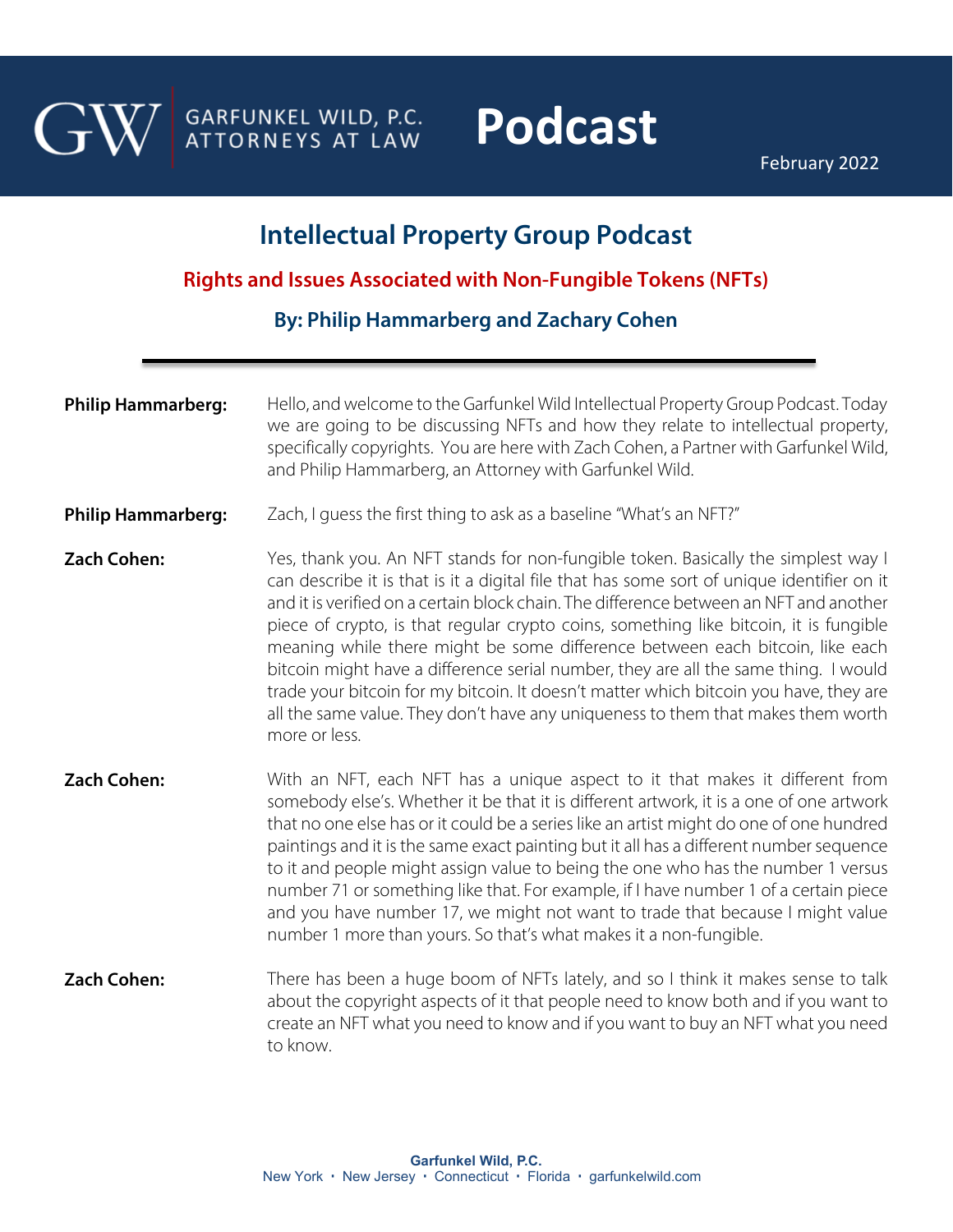| <b>Zach Cohen:</b> | So in terms of creating NFTs, again you are basically putting a digital file on the block |
|--------------------|-------------------------------------------------------------------------------------------|
|                    | chain, And so I wanted you to start talking about what do people who want to put          |
|                    | their copyrighted material on the block chain. What do they have to think about?          |

- **Philip Hammarberg:** So they definitely want to think about whether they have adequate intellectual property rights in whatever they are creating an NFT in. There seems to be, generally speaking, a significant overlap between NFTs and copyrightable works. Images, sounds, videos, I can see this extending to books or written documents as well. But the key point is that you want to make sure you have adequate rights to create the NFT which I would consider and NFT to be a derivative work. So the person who is minting and/or creating the NFT, should ensure they have adequate intellectual property rights to create a derivative work in the copyrighted work. One way to do that is to create an NFT of work that you created. So rather than taking something that somebody else created, and using that as the basis for the NFT, you can create something yourself and then the copyright would automatically vest with you provided that what you create is in itself a derivative work.
- **Zach Cohen:** Also, potentially if you have created anything and you have given certain rights of what you have created to other people already.
- **Philip Hammarberg:** Yes, that is certainly a good point. This would be subject to any existing contracts. If you signed an exclusive deal with a music label, for example, then you may not have the rights to create an NFT for music you have created due to that contractual relationship.
- **Zach Cohen:** *Yes, exactly. And so now that an NFT has been created and you have looked into,* you made sure you have the rights to the work or you have create the work and you have not given away the rights that prevent you from creating this NFT. Now there is an NFT that has been created and now on the flipside of that there is going to be a potential someone who wants to buy that NFT. So as an investor or as a collector or as just a person who is interested in technology, what do they have to think about now before they buy an NFT from any sort of copyright perspective or any other intellectual property perspectives?
- **Philip Hammarberg:** So I think a very important question or issue is the question of what you are really getting with the NFT. What I mean by this is not all NFTs come with the same rights. Some NFTs come with a very broad intellectual property rights, such as the right to monetize, the right to create derivative works, the right to reproduce or publicly display the content of the NFT.
- **Philip Hammarberg:** Whereas other NFTs can be highly restrictive and those restrictive NFTs while you still would own the NFT you wouldn't be able to reproduce the work publicly or you might not be able to you might not be able to monetize the work.
- **Philip Hammarberg:** It may be limited to basically being a collectible. I mean as an NFT I would assume typically you would be able to sell that NFT as a collectible to somebody else but that might be your only right.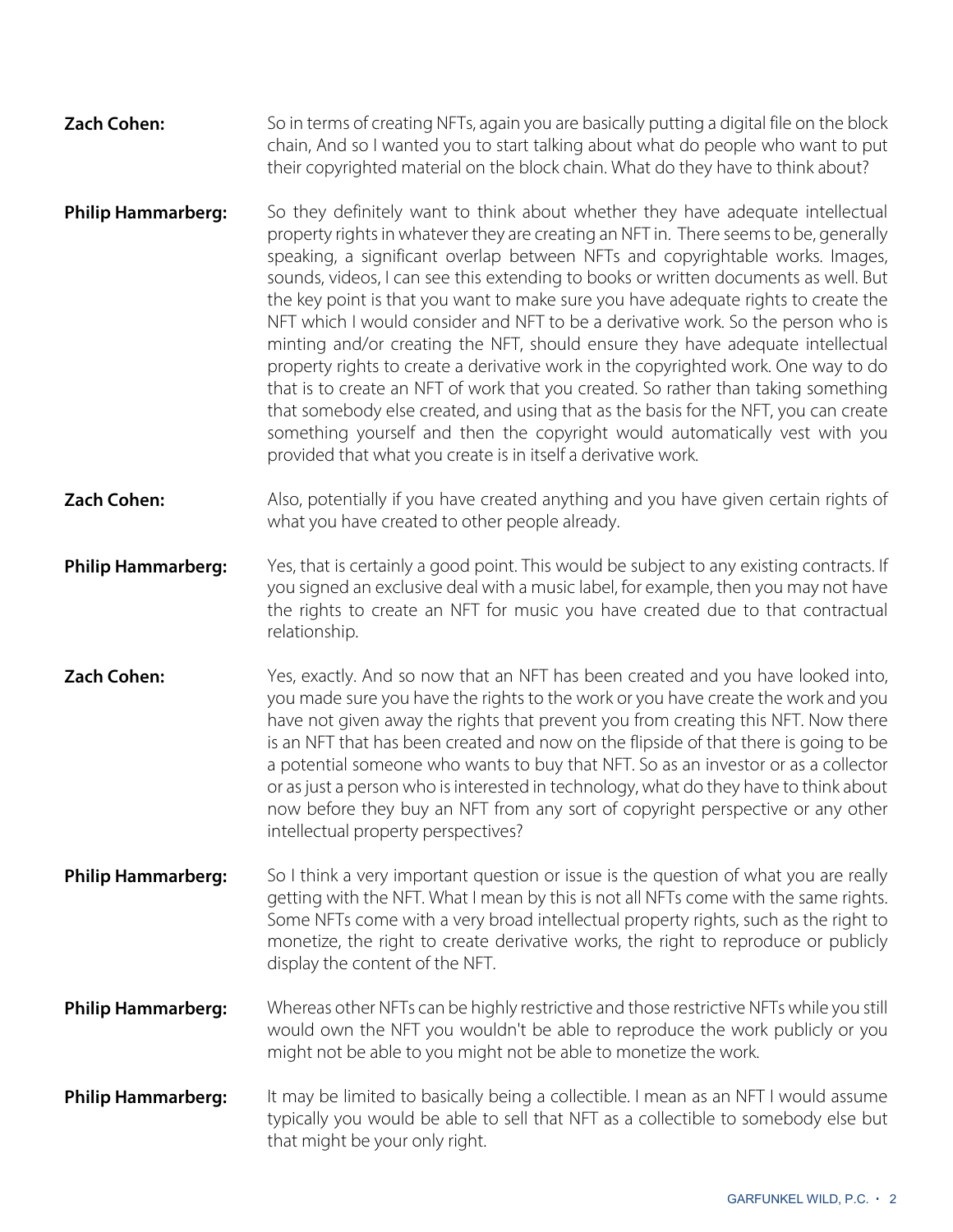| <b>Zach Cohen:</b>        | And then to the extent that a marketplace gives you a broader rights, if you wanted<br>to look for something, and you say "I want to be able to have this NFT and be able<br>to do a lot of cool stuff with it," what should that person who is looking to buy, what<br>should they be looking for on the marketplace on the terms and conditions on the<br>marketplace that they're buying from what are they looking forward to make sure<br>that they now have the rights that they're looking for?                                                                                                                                                                                                                           |
|---------------------------|----------------------------------------------------------------------------------------------------------------------------------------------------------------------------------------------------------------------------------------------------------------------------------------------------------------------------------------------------------------------------------------------------------------------------------------------------------------------------------------------------------------------------------------------------------------------------------------------------------------------------------------------------------------------------------------------------------------------------------|
| <b>Philip Hammarberg:</b> | Sure. So you would basically have to do a legal analysis of the terms and conditions<br>or terms of use, as the case may be, and you will be looking for a really broad license.<br>Something that was certainly perpetual or, at least for the term that you own the<br>NFT. Something that gave you the rights to monetize the content of the NFT<br>something that allowed you to reproduce it in various forms.                                                                                                                                                                                                                                                                                                              |
| <b>Philip Hammarberg:</b> | Ideally, something that allowed you to create derivative works. Just something that<br>sort of mirrored the types of rights that are sort of in the bundle of copyright rights,<br>which is to run through those.                                                                                                                                                                                                                                                                                                                                                                                                                                                                                                                |
| <b>Philip Hammarberg:</b> | The bundle of copyrights rights include the right to reproduce, the right to prepare<br>derivative works, the right to distribute copies of the work, the right to publicly<br>perform the work the right to publicly display the work, and the right to digitally<br>transmit the work of the public performance.                                                                                                                                                                                                                                                                                                                                                                                                               |
| <b>Philip Hammarberg:</b> | So those are the kinds of rights that I would be looking for, if I wanted to purchase<br>an NFT with the broadest rates possible.                                                                                                                                                                                                                                                                                                                                                                                                                                                                                                                                                                                                |
| <b>Zach Cohen:</b>        | Another thing I think I would point out, is when you're looking to buy an NFT, you<br>also need to do a little bit of diligence of who you are buying it from because just<br>because a creator should be only creating things that they have the right to we all<br>know that people do things that are not allowed to do and so you don't want to just<br>"Oh, I like this type of art and I love this artist and here's an NFT of that of that artists'<br>work I'm going to go buy it." You should do a little bit of diligence, to make sure that<br>what you're buying was actually done from that artist and not some random person<br>who just minted that persons' art onto a block chain and is now trying to sell it. |
| <b>Philip Hammarberg:</b> | Yeah I think that's a good point I read a press release recently from OpenSea which<br>is a one of if not perhaps the biggest NFT marketplace, which stated that<br>approximately 80%, at least as with the data, the publication, of the content on<br>OpenSea had intellectual property issues that the creators may or may not have had<br>the rights to create that content.                                                                                                                                                                                                                                                                                                                                                 |
| <b>Zach Cohen:</b>        | Interesting. Yeah I know on OpenSea, and some of these other marketplaces, if you're<br>a well known creator, sometimes you get a checkmark, like a verified checkmark like<br>on Twitter so that you know that that's been verified but that doesn't mean just<br>because someone doesn't have the checkmark they're not the legitimate owner of<br>that work it just might mean that they haven't been verified by OpenSea or they're<br>not political big enough talent to want the attention to get that checkmark.                                                                                                                                                                                                          |